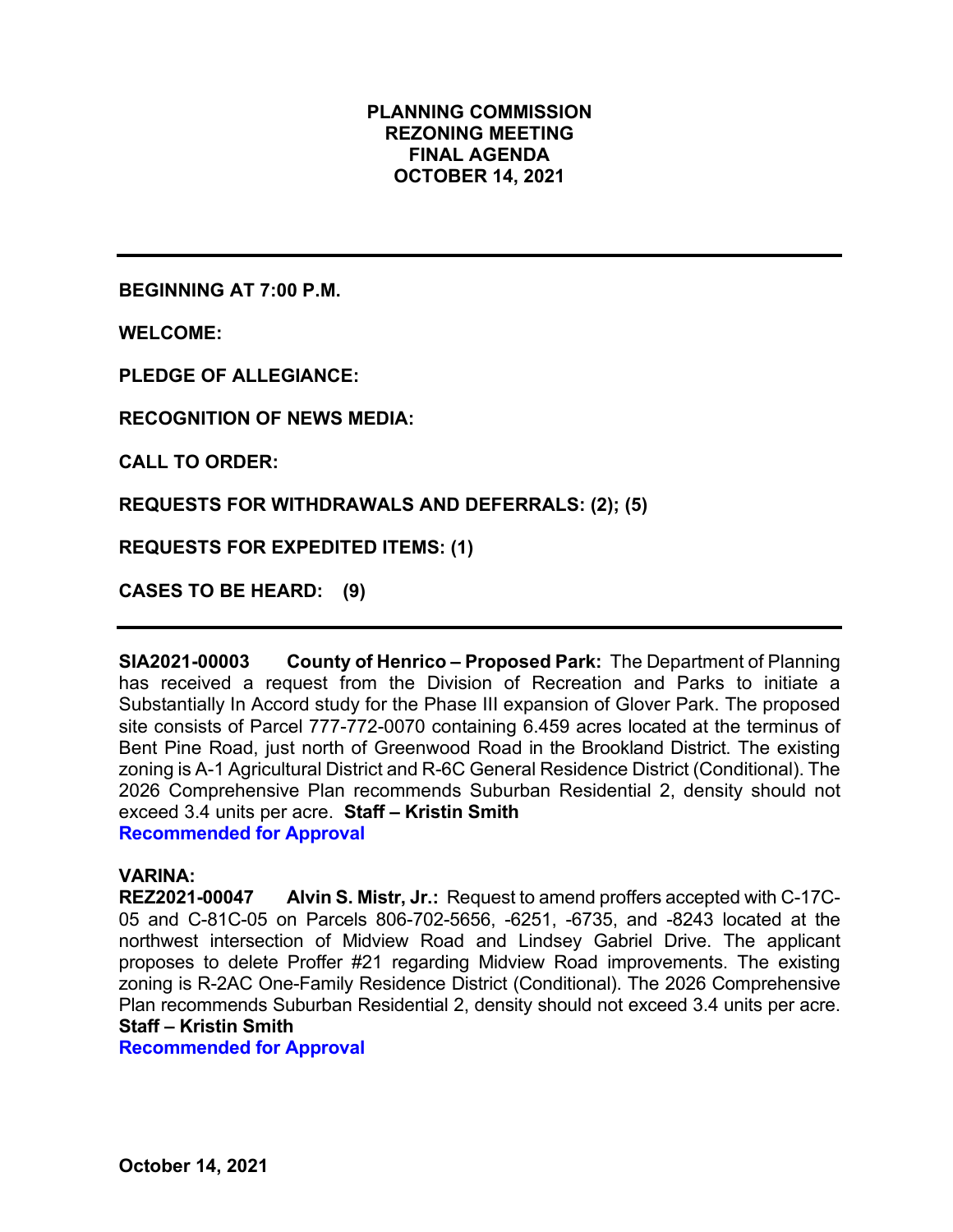**REZ2021-00049 T. Preston Lloyd, Jr. for Better Housing Coalition:** Request to conditionally rezone from M-1C Light Industrial District (Conditional) to R-5C General Residence District (Conditional) Parcel 807-723-6293 containing 10.328 acres located approximately 300' southeast of the intersection of Dabbs House Road and Shillingford Drive. The applicant proposes a multifamily development and townhouses for sale. The R-5 District allows a minimum lot area of 5,625 square feet and a maximum gross density of 12 units per acre for townhouses and 14.5 units per acre for multifamily. The uses will be controlled by zoning ordinance regulations and proffered conditions. The 2026 Comprehensive Plan recommends Office/Service, Suburban Residential 2, density should not exceed 3.4 units per acre and Environmental Protection Area. The site is located in the Enterprise Zone and a portion of the site is located in the Airport Safety Overlay District. **Staff – Michael Morris**

**Recommended for Approval**

## **BROOKLAND:**

## *(Deferred from the September 9, 2021 Meeting)*

**REZ2021-00046 Andrew M. Condlin for Pemberton Investments, LLC:** Request to conditionally rezone from A-1 Agricultural District to R-3 One-Family Residence District (.559 acres) and R-5AC General Residence District (Conditional) (15.635 acres) Parcels 763-771-2993, 763-772-3261, 763-772-4812, and 763-772-5853 containing 16.194 acres located on the north line of Old Mountain Road, approximately 120' north of its intersection with Mountain Road. The applicant proposes a single-family residence and detached dwellings for sale. The R-3 District allows a minimum lot area of 11,000 square feet and a maximum gross density of 3.96 units per acre. The R-5A District allows a minimum lot area of 5,625 square feet and a maximum gross density of 6 units per acre. The uses will be controlled by zoning ordinance regulations and proffered conditions. The 2026 Comprehensive Plan recommends Suburban Residential 1, density should not exceed 2.4 units per acre and Environmental Protection Area. **Staff – Kristin Smith (Withdrawn by Applicant)**

## **Withdrawn by Applicant**

**REZ2021-00041 Andrew M. Condlin for Laurel Land, LLC:** Request to conditionally rezone from R-2 One-Family Residence District and [R-6C] General Residence District (Conditional) to R-6C General Residence District (Conditional) Parcels 767-760-8701, 768-759-3393, and 768-760-1507 containing 5.30 acres located at the northeast intersection of Hungary Spring and Hungary Roads. The applicant proposes a condominium development. The R-6 District allows a maximum gross density of 19.8 units per acre. The use will be controlled by zoning ordinance regulations and proffered conditions. The 2026 Comprehensive Plan recommends Suburban Residential 2, density should not exceed 3.4 units per acre. **Staff – Rosemary Deemer (Deferral Requested to November 10, 2021)**

**Deferred to the November 10, 2021 Meeting**

**REZ2021-00051 Andrew M. Condlin for Dragon Spike LLC:** Request to conditionally rezone from M-1C Light Industrial District (Conditional) and M-1 Light Industrial District to M-2C General Industrial District (Conditional) part of Parcel 777-742- 5090 containing 21.206 acres located at the northwest intersection of Byrdhill Road and

**October 14, 2021**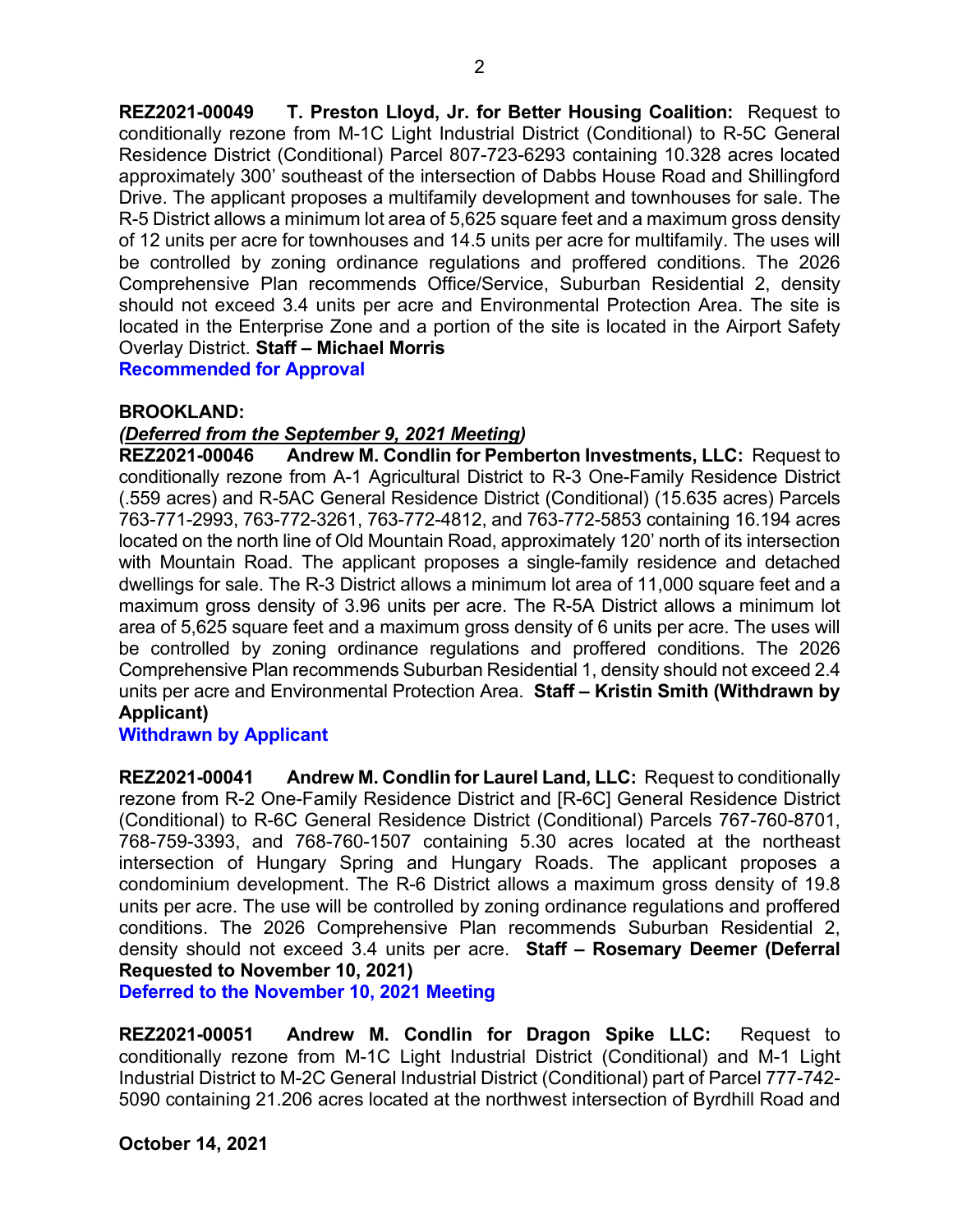Burley Avenue. The applicant proposes metal fabrication. The use will be controlled by zoning ordinance regulations and proffered conditions. The 2026 Comprehensive Plan recommends Light Industry. The site is in the Enterprise Zone. **Staff – Rosemary Deemer (Expedited Agenda Requested)**

**Recommended for Approval**

## **THREE CHOPT:**

# *(Deferred from the September 9, 2021 Meeting)*

**REZ2021-00028 Andrew M. Condlin for Lingerfelt Office Properties, LLC:** Request to conditionally rezone from O-3C Office District (Conditional) and M-1C Light Industrial District (Conditional) to UMUC Urban Mixed-Use District (Conditional) Parcels 752-767- 4970 and 752-768-2795 containing 12.217 acres located on the east line of Cox Road at its intersection with North Park Drive and the west line of Cox Road approximately 990' north of its intersection with North Park Drive. The applicant proposes an urban mixed-use development. The uses will be controlled by zoning ordinance regulations and proffered conditions. The 2026 Comprehensive Plan recommends Urban Mixed-Use and Environmental Protection Area. The site is in the Innsbrook Redevelopment Overlay District. **Staff – Livingston Lewis**

**Recommended for Approval**

# *(Deferred from the September 9, 2021 Meeting)*

**PUP2021-00011 Andrew M. Condlin for Lingerfelt Office Properties, LLC:**  Request for a Provisional Use Permit under Sections 24-32.1 (n, s, t, v, w, z, aa), 24-120 and 24-122.1 of Chapter 24 of the County Code to allow the following: a parking garage with no associated ground floor retail or useable floor space for residential or nonresidential uses along a façade facing street; building and structures exceeding 60' in height; residential density exceeding 30 units per acre; open space of less than 20 percent; commercial or office square footage of less than 25 percent of the total building square footage of the UMU district; number of for-lease multifamily dwelling units exceeding 30 percent of the total units of the UMU district; and a parking plan on Parcels 752-767-4970 and 752-768-2795 located on the east line of Cox Road at its intersection with North Park Drive and the west line of Cox Road approximately 990' north of its intersection with North Park Drive. The existing zoning is O-3C Office District (Conditional) and M-1C Light Industrial District (Conditional). UMUC zoning is proposed with REZ2021-00028. The 2026 Comprehensive Plan recommends Urban Mixed-Use and Environmental Protection Area. The site is in the Innsbrook Redevelopment Overlay District.

#### **Staff – Livingston Lewis Recommended for Approval**

# *(Deferred from the September 9, 2021 Meeting)*

**REZ2021-00029 Andrew M. Condlin for Lingerfelt Office Properties, LLC:** Request to conditionally rezone from O-3C Office District (Conditional) and B-2C Business District (Conditional) to UMUC Urban Mixed Use District (Conditional) Parcels 748-761-5174, 749- 761-0971, and 750-765-5718 containing 16.486 acres located at the southwest and southeast intersection of Cox Road and Innslake Drive and on the west line of Cox Road at its intersection with Village Run Drive. The applicant proposes an urban mixed-use development. The uses will be controlled by zoning ordinance regulations and proffered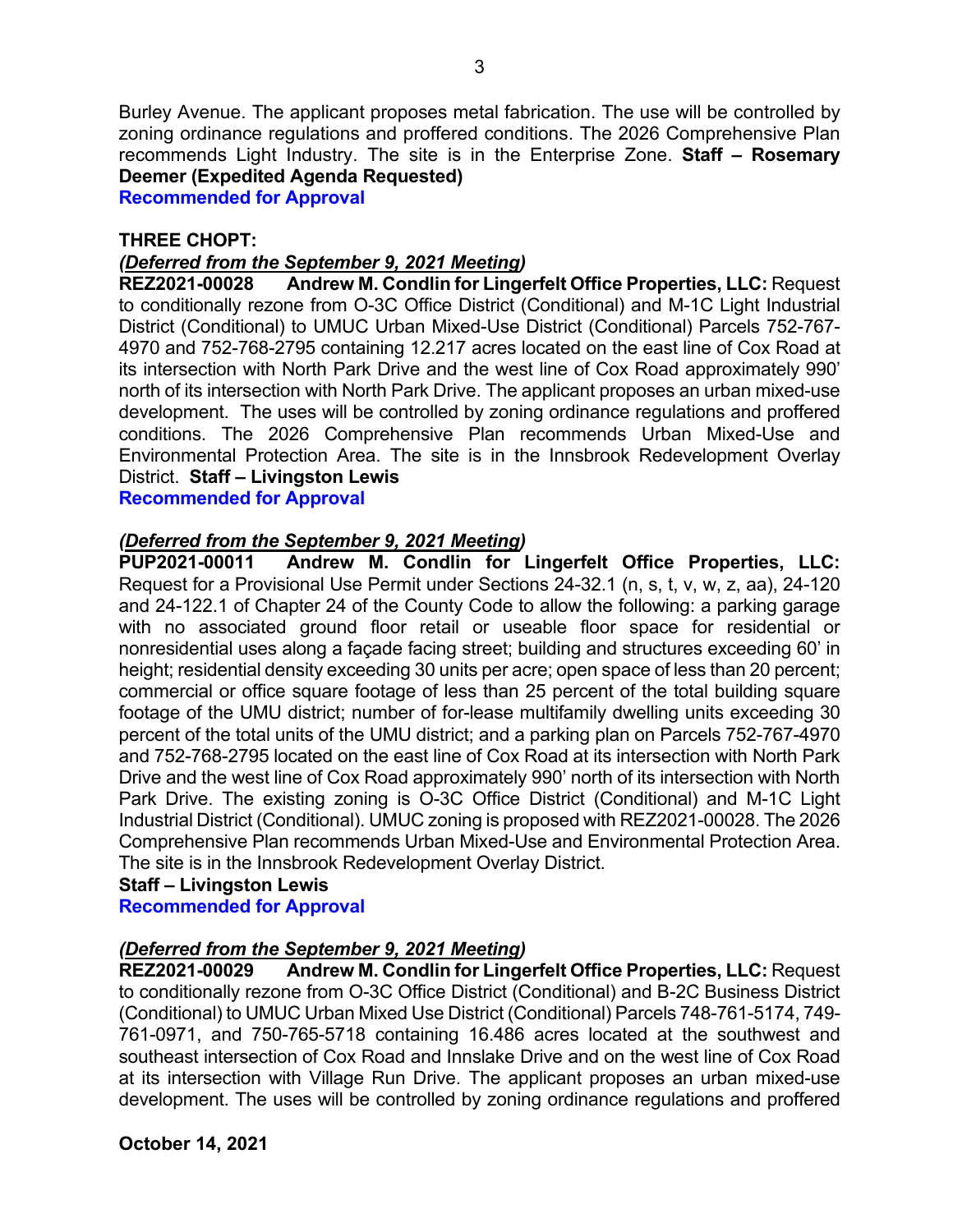conditions. The 2026 Comprehensive Plan recommends Urban Mixed-Use and Environmental Protection Area. The site is in the Innsbrook Redevelopment Overlay District. **Staff – Livingston Lewis**

**Recommended for Approval**

## *(Deferred from the September 9, 2021 Meeting)*

**PUP2021-00012 Andrew M. Condlin for Lingerfelt Office Properties, LLC:** Request for a Provisional Use Permit under Sections 24-32.1 (n, s, t, v, w, z, aa), 24-120 and 24- 122.1 of Chapter 24 of the County Code to allow the following: a parking garage with no associated ground floor retail or useable floor space for residential or nonresidential uses along a façade facing street; buildings and structures exceeding 60' in height; residential density exceeding 30 units per acre; open space of less than 20 percent; commercial or office square footage of less than 25 percent of the total building square footage of the UMU district; number of for-lease multifamily dwelling units exceeding 30 percent of the total units of the UMU district; and a parking plan on Parcels 748-761-5174, 749-761-0971, and 750-765-5718 located at the southwest and southeast intersection of Cox Road and Innslake Drive and on the west line of Cox Road at its intersection with Village Run Drive. The existing zoning is O-3C Office District (Conditional) and B-2C Business District (Conditional). UMUC zoning is proposed with REZ2021-00029. The 2026 Comprehensive Plan recommends Urban Mixed-Use and Environmental Protection Area. The site is in the Innsbrook Redevelopment Overlay District. **Staff – Livingston Lewis**

**Recommended for Approval**

**REZ2021-00002 Jeffrey P. Geiger for Edward Rose Properties, Inc.:** Request to conditionally rezone from A-1 Agricultural District to R-6C General Residence District (Conditional) Parcels 733-765-8245, 734-765-0271, 734-765-1326, 733-765-9428, 734- 765-1094, 734-765-1456, 734-765-3041, and part of Parcel 734-765-1504, containing 17.2 acres located at the northwest intersection of N. Gayton and Old Three Chopt Roads. The applicant proposes a multifamily development. The R-6 District allows a maximum gross density of 19.8 units per acre. The uses will be controlled by zoning ordinance regulations and proffered conditions. The 2026 Comprehensive Plan recommends Urban Mixed-Use and Environmental Protection Area. The site is in the West Broad Street Overlay District. **Staff – Seth Humphreys (Deferral Requested to November 10, 2021)**

**Deferred to the November 10, 2021 Meeting**

**REZ2021-00044 Andrew M. Condlin for SKM, LLC:** Request to conditionally rezone from A-1 Agricultural District to R-6C General Residence District (Conditional) (5.095 acres) and B-2C Business District (Conditional) (7.562 acres) Parcels 733-764-9576 and 733-765-4819 containing 12.657 acres located at the northwest intersection of W. Broad Street (U.S. Route 250) and N. Gayton Road. The applicant proposes a condominium and commercial development. The R-6 District allows a maximum gross density of 19.8 units per acre. The uses will be controlled by zoning ordinance regulations and proffered conditions. The 2026 Comprehensive Plan recommends Urban Mixed-Use and Environmental Protection Area. The site is in the West Broad Street Overlay District. **Staff – Seth Humphreys (Deferral Requested to November 10, 2021) Deferred to the November 10, 2021 Meeting**

**October 14, 2021**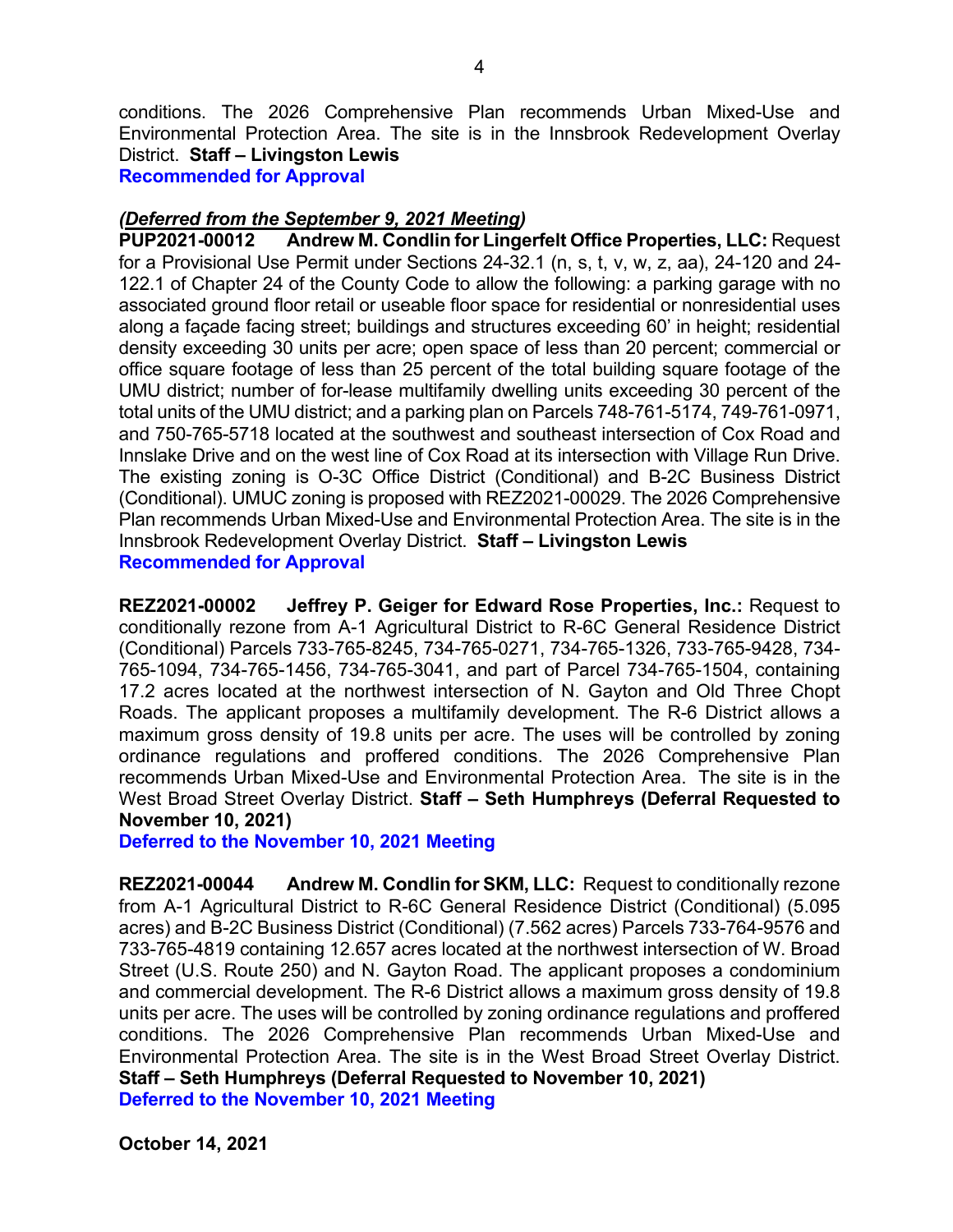**REZ2021-00048 James W. Theobald for Triple J Farms, LLC, ME Taylor LLC, and ME Payne LLC:** Request to conditionally rezone from A-1 Agricultural District to UMUC Urban Mixed-Use District (Conditional) Parcels 731-768-6671, 731-769-1848, 731-770-6865, 732-768-3835, 732-768-9107, and 734-767-2531 containing 183.011 acres located on the north line of Bacova Drive at its intersection of N. Gayton Road. The applicant proposes an urban mixed-use development. The uses will be controlled by zoning ordinance regulations and proffered conditions. The 2026 Comprehensive Plan recommends Office, Rural Residential, density should not exceed 1 unit per acre, and Environmental Protection Area. **Staff – Livingston Lewis (Deferral Requested to November 10, 2021)**

**Deferred to the November 10, 2021 Meeting**

**PUP2021-00018 James W. Theobald for Triple J Farms, LLC, ME Taylor LLC, and ME Payne LLC:** Request for a Provisional Use Permit under Sections 24-32.1 (a, f, i, k, n, p, s, t, u, v, w, x, z, aa, bb), 24-120 and 24-122.1 of Chapter 24 of the County Code to allow outdoor vending; auditorium and assembly hall; offices greater than 30,000 square feet, indoor recreation greater than 10,000 square feet, retail stores or shops greater than 10,000 square feet; drive-through services; parking garage with no associated ground floor retail; buildings in excess of 60' in height; residential density in excess of 30 units per acre; one-family dwellings exceeding 25 percent of total dwelling units; open space less than 20 percent; commercial or office square footage of less than 25 percent of the total building square footage; general hospitals; number of for-lease multifamily dwelling units to exceed 30 percent of total units; parking plan; and other uses of the same general character on Parcels 731-768-6671, 731-769-1848, 731-770-6865, 732-768-3835, 732-768-9107, and 734-767-2531 located on the north line of Bacova Drive at its intersection of N. Gayton Road. The existing zoning is A-1 Agricultural District. UMUC Urban Mixed-Use (Conditional) District zoning is proposed with REZ2021-00048. The 2026 Comprehensive Plan recommends Office, Rural Residential, density should not exceed 1 unit per acre, and Environmental Protection Area. **Staff – Livingston Lewis (Deferral Requested to November 10, 2021)**

**Deferred to the November 10, 2021 Meeting**

## **TUCKAHOE:**

**REZ2021-00013 Andrew M. Condlin for 6531 Broad LLC:** Request to conditionally rezone from R-6 General Residence District, B-2 Business District, and B-3 Business District to R-6C General Residence District (Conditional) Parcel 767-743-7902 containing 6.67 acres located between the west line of W. Broad Street (U.S. Route 250) and the east line of Betty Lane. The applicant proposes residential apartments and commercial uses. The R-6 District allows a maximum gross density of 19.8 units per acre. The uses will be controlled by zoning ordinance regulations and proffered conditions. The 2026 Comprehensive Plan recommends Commercial Arterial. The site is in the Enterprise Zone. **Staff – Ben Sehl**

**Recommended for Approval**